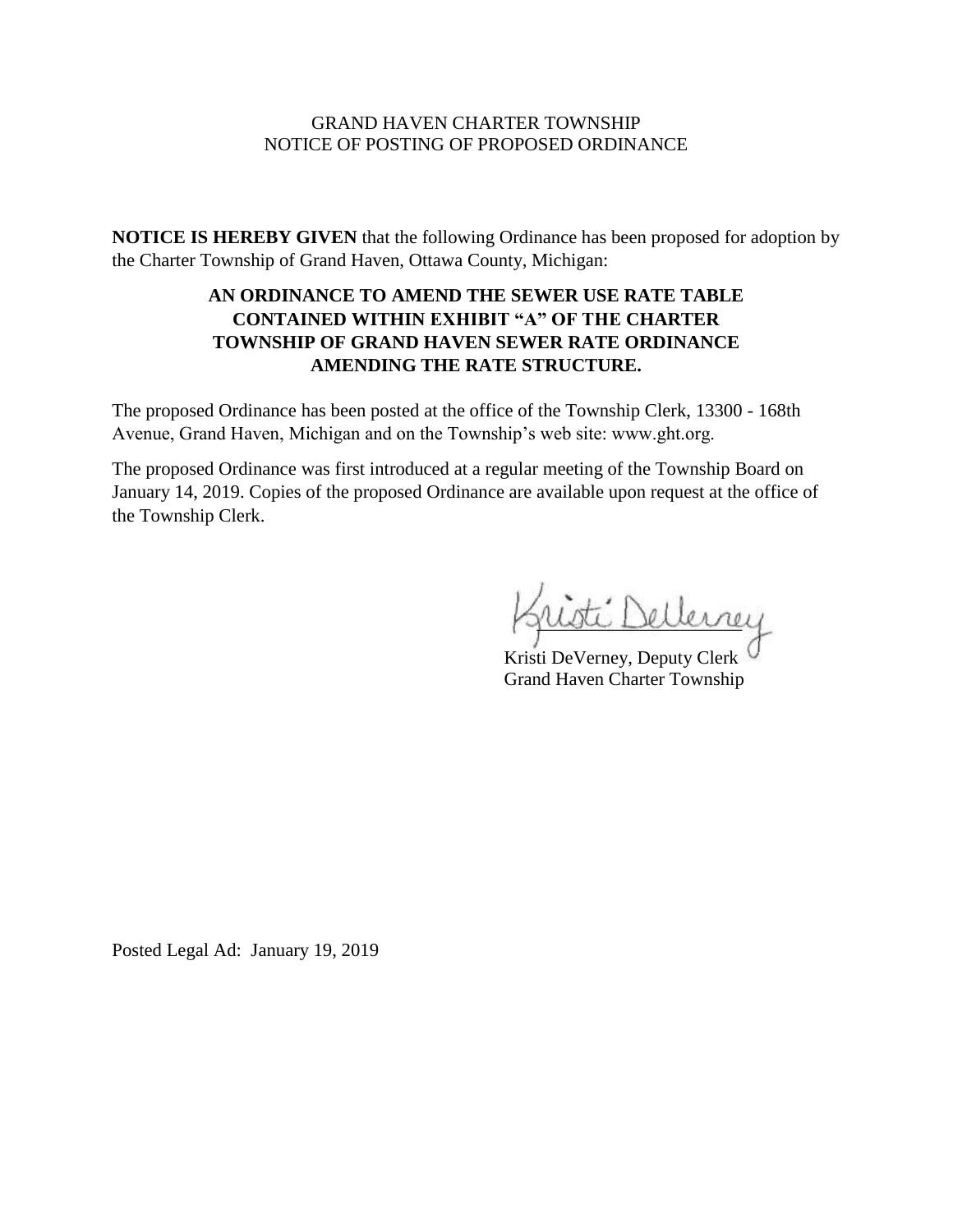#### **ORDINANCE NO. \*\*\***

## **SEWER RATE 2016 – 2020 AMENDMENT ORDINANCE GRAND HAVEN CHARTER TOWNSHIP**

# **AN ORDINANCE TO AMEND THE SEWER USE RATE TABLE CONTAINED WITHIN EXHIBIT "A" OF THE CHARTER TOWNSHIP OF GRAND HAVEN SEWER RATE ORDINANCE AMENDING THE RATE STRUCTURE.**

## **GRAND HAVEN CHARTER TOWNSHIP, COUNTY OF OTTAWA, AND STATE OF MICHIGAN, ORDAINS:**

Section 1. **RATE STRUCTURE**. The Sewer Use Rate Table contained within Exhibit A of the Sewer Rate Ordinance re-stated for 2019 and 2020 as follows:

| Rate   | <b>Monthly</b>       | Q                    | $\mathbf{Q}$ | Q3            |
|--------|----------------------|----------------------|--------------|---------------|
| \$3.23 | Jan. 1, 2016         | Jan.1, 2016          | Feb. 1, 2016 | March 1, 2016 |
| \$3.32 | Jan. 1, 2017         | Jan.1, 2017          | Feb. 1, 2017 | March 1, 2017 |
| \$3.41 | Jan. 1, 2018         | Jan.1, 2018          | Feb. 1, 2018 | March 1, 2018 |
| \$4.10 | <b>March 1, 2019</b> | <b>April 1, 2019</b> | May 1, 2019  | March 1, 2019 |
| \$4.20 | Jan. 1, 2020         | Jan.1, 2020          | Feb. 1, 2020 | March 1, 2020 |

**Sewer Use Rate** per 1,000 gallons\*

\* All residential customers are charged a minimum of 1,000 gallons per month.

Section 2. **EFFECTIVE DATE.** This Ordinance was approved and adopted by the Township Board on January 28, 2019, after introduction and a first reading on January 14, 2019, and publication after such reading as is required by Michigan Act 359 of 1947, as amended. This Ordinance shall be effective on February \_\_, 2019.

\_\_\_\_\_\_\_\_\_\_\_\_\_\_\_\_\_\_\_\_\_\_\_\_\_\_\_\_\_\_\_ \_\_\_\_\_\_\_\_\_\_\_\_\_\_\_\_\_\_\_\_\_\_\_\_\_\_\_\_\_\_

Mark Reenders **Laurie Larsen** Township Supervisor Township Clerk